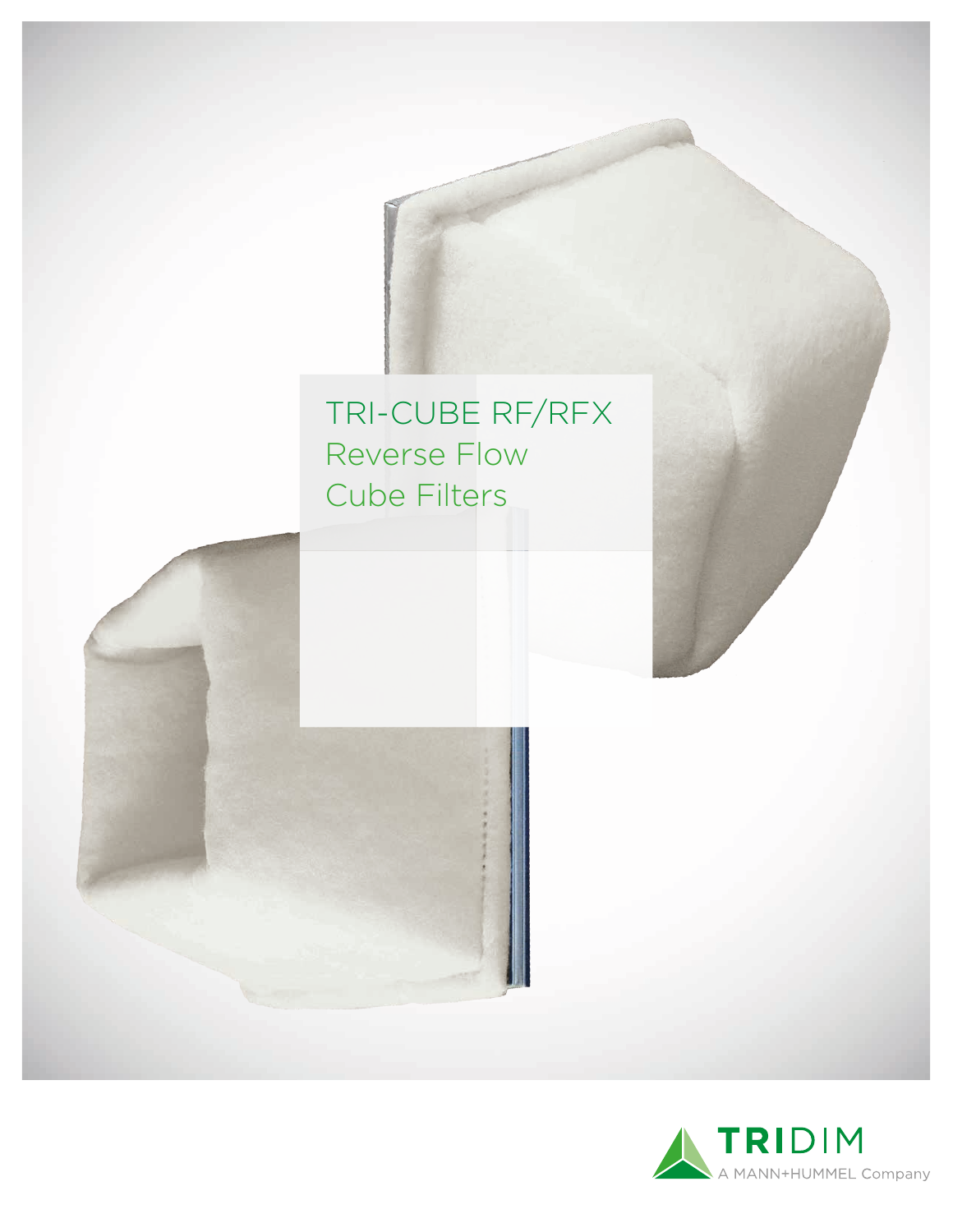# TRI-CUBE RF/RFX Reverse Flow Cube Filters



Tri-Dim Filter Corporation has offered innovative solutions for filtration issues for over 50 years. The TRI-CUBE™ RF Reverse Flow Cube Filter follows in this tradition. These filters were engineered to solve a real world problem that is common in many HVAC applications which is limited space behind the filter bank for an extended surface filter

TRI-CUBE™ RF



Application photo showing filter track mounted directly in front of the coils.



TRI-CUBE RF downstream view – shows retaining hardware

### **THE PROBLEM**

Often there is limited space downstream of the filter bank and this prevents the use of any type of extended surface air filters. This is commonly caused by the placement of coils or other HVAC components in close proximity to the filter bank – see photo left. The consequences of the inability to use an extended surface filter can be costly - increased filter change outs, premature replacement of expensive final filters, higher energy cost associated with high filter pressure drops.

### **THE SOLUTION**

The TRI-CUBE RF (pictured left) is the solution. The TRI-CUBE RF projects upstream, away from obstacles, rather than downstream like traditional extended surface filters.

The use of an extended surface air filter reduces change-outs, extends the life of expensive final filters, reduces energy consumption and lowers the operating resistance.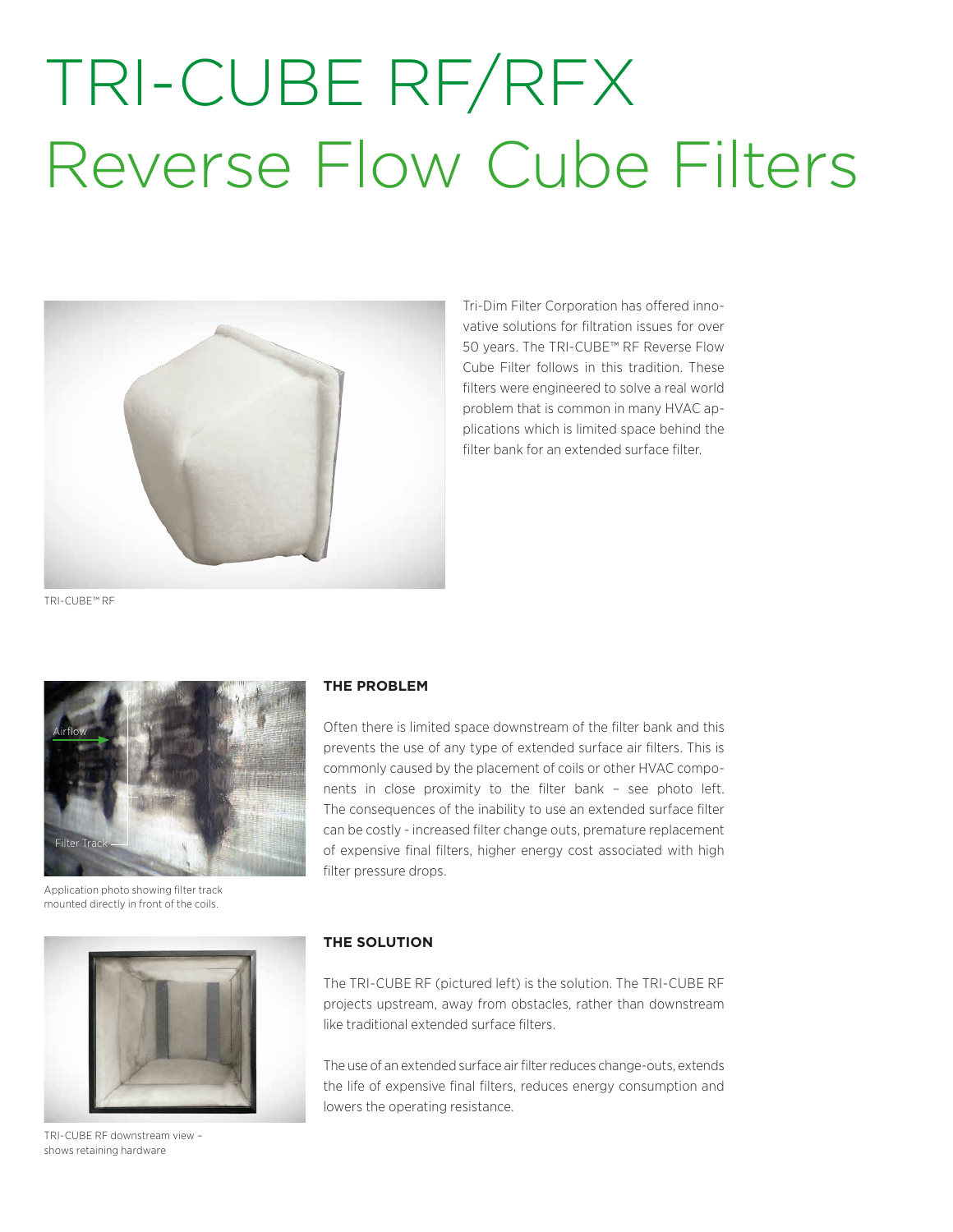

The Tri-Cube Reverse Flow filters are also available in Tri-Cube RFX Reverse Cube version with an engineered and innovative center pocket which adds up to 50% more surface area than the original reverse cube – offering energy savings and longer service life. The Tri-Cube RFX offers a 20% to 65% reduction in operating resistance when compared to other filters with similar efficiencies. This translates into a significant cost savings in energy consumption which is the single largest cost component of life cycle cost of filters and potential LEED credits. The Tri-Cube Reverse Flow filters also offer 2½ to 4 times more dust holding capacity than traditional prefilters, the result is extended service life in HVAC systems - that translates into less filters to buy, change and discard.

TRI-CUBE™ RFX



#### **FRAME**

The Tri-Cube RFX series utilizes a permanent metal retaining assembly that projects the cube filter upstream and offers the needed support for demanding applications. This hardware is so unique that it is patented by the US Patent and Trademark Office (#6,579,336 B1). The Reverse Cube filter simply loads over the top of the frame assembly and is secured by Velcro® strips on the permanent frame.





The TRI-CUBE RFX filters installed

#### **MEDIA**

Both styles of the reverse cube are available in the Tri-Dek® medias that have been trusted in the HVAC industry for over 40 years. Tri-Dek medias utilize different deniers of media that are arranged from the coarsest to the finest – this depth loading arrangement allows for particulate to be captured throughout the depth of the media unlike 'strainer' type medias that utilize only the surface to capture dirt. Tri-Dek 3 and 4-Ply medias contain post consumer recycled content – combine this with energy savings and extended service life and the Tri-Cube RF and RFX are an excellent choice for Green Building and Sustainability related initiatives.